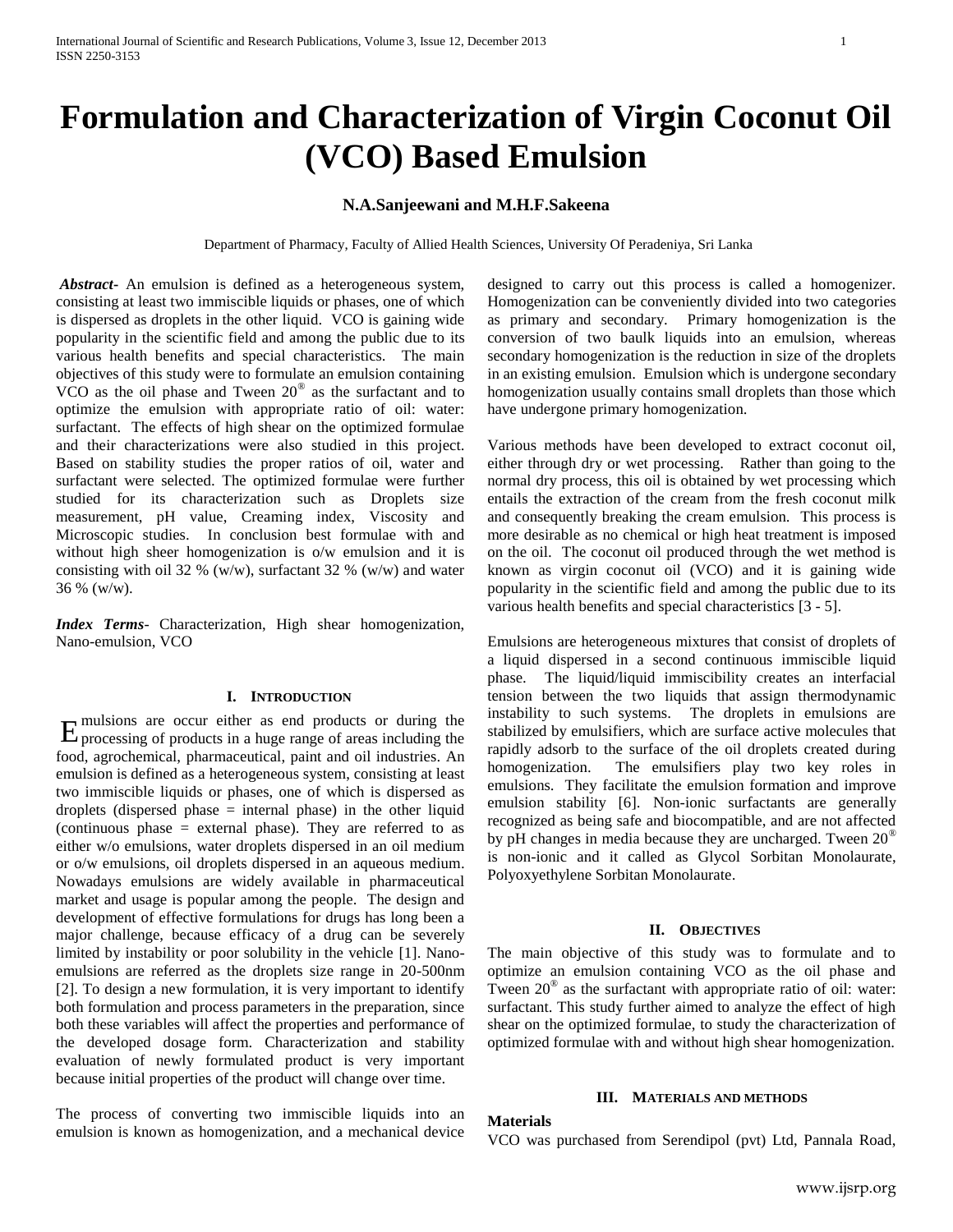Dandagamuwa, Kuliyapitiya, Sri Lanka. Tween  $20^{\circ}$  and distilled water were taken from the Pharmaceutical Laboratory of Faculty of Allied Health Sciences, University of Peradeniya.

#### **Emulsion preparation**

The emulsion was formulated in the laboratory of Department of Pharmacy, Faculty of Allied Health Sciences, University of Peradeniya.

#### *Method 1*

In this study emulsions were prepared in different ratios of oil, water and surfactant. VCO and Tween 20® were left for 20 min under magnetic stirring 600 revolutions per minute (rpm) (1MLH magnetic stirrer, Rajendra Electrical Industries Limited, Mumbai, India) at  $25^{\circ}$ C to mix thoroughly. To the resulting mixture water was added drop by drop while mixing with the aid of magnetic stirrer 600 rpm at  $25^{\circ}$ C.

## *Method 2*

Secondary homogenization was done in 10000 rpm by applying high shear homogenization (homogenizer OV5, VELP scientifica, Italy) for 5 min to formulations.

Initially 5 grams of nine formulations were prepared with different ratios of oil, water and surfactant for the preliminary studies.

**Table 1 - Composition ratios of different formulations**

| <b>Sample</b><br>name | Oil<br>(g) | Water<br>(g) | <b>Surfactant</b><br>(g) | Oil: Water:<br><b>Surfactant</b><br>$\%$ (w/w) |
|-----------------------|------------|--------------|--------------------------|------------------------------------------------|
| A                     | 2.0        | 2.0          | 1.0                      | 40:40:20                                       |
| B                     | 1.0        | 2.0          | 2.0                      | 20:40:40                                       |
| C                     | 2.0        | 1.0          | 2.0                      | 40:20:40                                       |
| D                     | 1.5        | 2.0          | 1.5                      | 30:40:30                                       |
| E                     | 0.5        | 0.5          | 4.0                      | 10:10:80                                       |
| F                     | 0.5        | 1.5          | 3.0                      | 10:30:60                                       |
| G                     | 1.5        | 0.5          | 3.0                      | 30:10:60                                       |
| Ħ                     | 3.0        | 1.5          | 0.5                      | 60:30:10                                       |
|                       | 3.0        | 0.5          | 1.5                      | 60:10:30                                       |

For the preliminary study, after completion of visual observations of the nine formulations for one week, the best formulation was selected. Sample D was the best formulation among the nine formulations and other formulations shows the unstable conditions such as phase separation, sedimentation, creaming and flocculation. Due to the high aqueous nature of the selected stable formulation (Sample D), three new formulations were prepared for further studies with different ratios of oil, water and surfactant. Water content of the three new formulations was less than the sample D.

## **Table 2.2 - Composition ratios of different formulations**

| Sample<br>name | Oil<br>(g) | Water<br>(g) | <b>Surfactant</b><br>(g) | Oil: Water:<br><b>Surfactant</b><br>$(\% w/w)$ |
|----------------|------------|--------------|--------------------------|------------------------------------------------|
|                | 1.6        | 1.8          | 1.6                      | 32:36:32                                       |
| K              | 1.7        | 1.6          | 1.7                      | 34:32:34                                       |
| L              | 1.8        | 1.4          | 1.8                      | 36:28:36                                       |

## **Characterization**

After the optimization of best formulae based on proper oil, water and surfactant ratio, it was studied further for its characterization such as pH value, creaming index, droplets size measurement, viscosity and microscopic studies. Creaming index and pH values were determined in the laboratory of Department of Pharmacy, Faculty of Allied Health Sciences, University of Peradeniya. Microscopic studies were done in the laboratory of Department of Medical Laboratory Sciences, Faculty of Allied Health Sciences, University of Peradeniya and viscosity measurements were taken at the laboratory of Department of Mechanical Engineering, Faculty of Engineering, University of Peradeniya.

## *Creaming index*

Ten grams of emulsion samples were transferred into universal bottles and tightly sealed with a cap, and then stored at  $25\text{ °C}$  for 24 h. The oil droplets, in general, have a lower density than the surrounding aqueous phase and therefore move upwards during storage leading to creaming. The height of total emulsion (HE) and the height of the droplet-depleted lower layer (HD) were measured. Creaming index was reported as a "creaming index" = 100 (HD/HE). The creaming index provides indirect information about the extent of droplet flocculation in an emulsion: the more flocculation, the larger the particles and the faster the creaming rate.

#### *pH value*

pH values were measured at  $25^{\circ}$ C by using a pH meter (Mi 150) pH / temperature bench meter, Milwaukee, Martini Instruments, Hungary). Three measurements were taken for one sample. Before the readings were observed pH meter was calibrated by using pH 7.01, 4.01 and 10.01 buffer solutions respectively.

#### *Droplet size measurement*

The droplet size distribution of the emulsions was measured in Sri Lanka Institute of Nano Technology (SLINTEC) using a laser light scattering instrument (Malvern Zetasizer Ver. 6.00, Malvern Instruments, Worcestershire, UK) at  $25^{\circ}$ C. It uses microelectrophoresis / electrophoretic light scattering technology to measure zeta potential and electrophoretic mobility and it measured size distributions by intensity. Laser Doppler Microelectrophoresis is used to measure zeta potential. An electric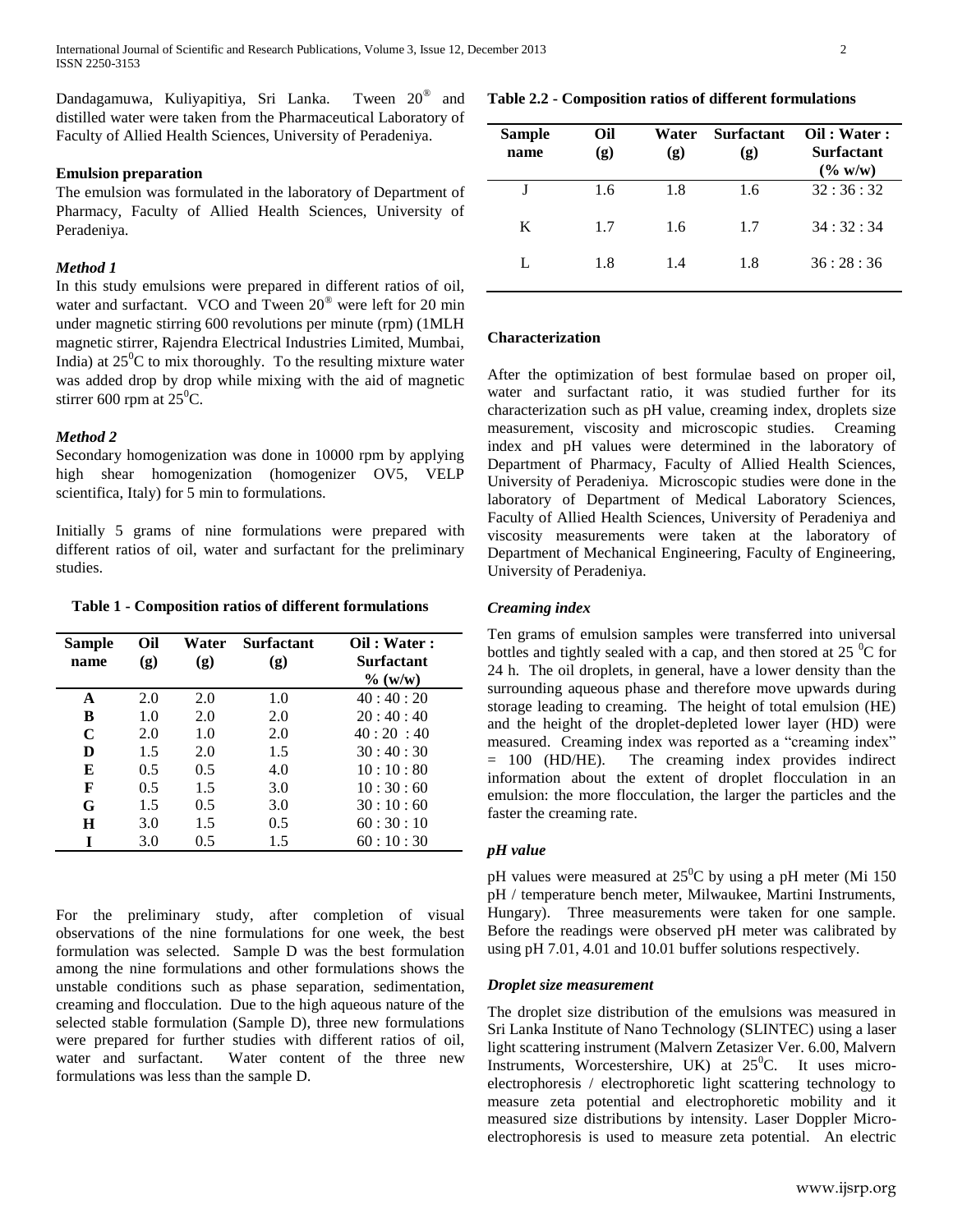field is applied to a solution of molecules or a dispersion of particles, which then move with a velocity related to their zeta potential. This velocity is measured using a patented laser interferometric technique called M3-PALS (Phase analysis Light Scattering). This enables the calculation of electrophoretic mobility, and from this, the zeta potential and zeta potential distribution. A range of disposable and reusable cells are available to optimize the measurement in terms of sample volume, concentration and flow measurement. Other options include filters to improve the measurement of fluorescent samples; a temperature range extension to 120ºC and a viscometer to determine the sample viscosity to the accuracy required for the techniques used.

#### *Viscosity measurement*

Viscosity of the selected stable emulsion samples were measured by using the Redwood Viscometer (Seta Redwood Viscometer, Stanhope-Seta, London Street, UK) at  $25^{\circ}$ C. This instrument is use for determining the viscosity of oils, expressed in Redwood Seconds at the testing temperature. Redwood Second is obsolete unit of kinematic viscosity. The time in seconds for 50 mL of the sample liquid to flow through a Redwood Viscometer is a measure of its viscosity and is given the units of Redwood Seconds. Samples were poured in to the brass oil cup and water was poured into the surrounding space. Heat was supplied to water up to  $50^{\circ}$ C; then turn off the heater and allowed to rise down the temperature to  $25^{\circ}$ C to get the equalling temperature of both the sample and water. After the equalling temperature was reached valve was opened and time was measured to fill the 50 mL of receiver by using the stop watch.

## *Microscopic study*

The formulated selected stable emulsion samples (J, K L) were analyzed under a microscope (Olympus Vanox S microscope, Japan) to determine their types (o/w or w/o). A drop of the emulsion was placed on a slide and mixed with a drop of methylene blue (water soluble dye) by using a spatula, covered with a cover slide and observed under the microscope. Continuous blue phase surrounding the droplets indicate the emulsion is oil-in-water type and clear outer phase with dark bluish droplets indicate the water-in-oil type.

### **IV. RESULTS**

#### **Characterization**

#### *Creaming index*

None of the samples (A - J) showed creaming property, after 24 hours. Therefore creaming indices of the samples were zero.

### *pH value*



**Graph 1 - pH values from Method 1**

According to the graph all the resulted pH values are in range between 5.78– 7.88. These values are suitable for topical application.



**Graph 2 - pH values from Method 2**



#### **Graph 3- pH values comparison from two different methods**

Method 1 and Method 2 give different pH values for the same formulations. Resulting values from Method 2 is always higher than the values from Method 1. The differences between the values of the two different methods were not similar in different formulations. Sample J shows a less difference than the other two formulations and sample L shows the highest difference of pH value.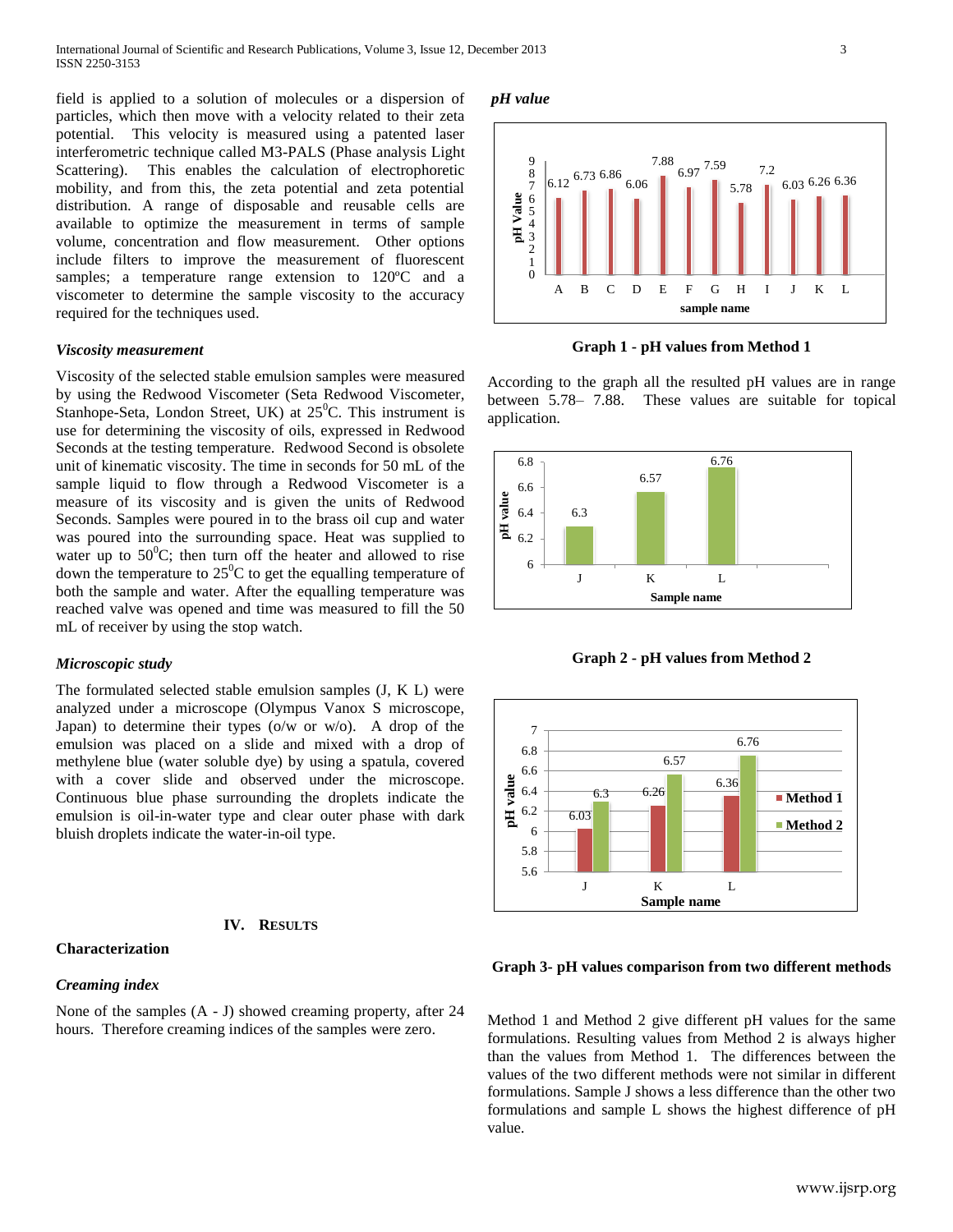#### *Droplet size measurement*

## **Method 1**



**Graph 4 - sample J size distribution by intensity**





**Graph 5 - sample J size distribution by intensity**

Average particle size of sample J from Method 1;  $= (661.71 + 645.94)$  nm  $/ 2$  $= 653.83$  nm

In graph 4 size distribution range is 250-2200 nm and in graph 5 it is 250-1800 nm. Both show the peak intensity around 600-700 nm. Resulting particle size is in range of micro-emulsion.

## **Method 2**



**Graph 6 - sample J size distribution by intensity**



**Graph 7 - sample J size distribution by intensity**

Average particle size in sample J from Method 2;  $= (483.43 + 485.07)$  nm  $/ 2$  $= 484.25$  nm

In graph 6 size distribution range is 200-1500 nm and in graph 7 it is 180-1800 nm. Both show the peak intensity around 400-520 nm. According to the results, it gives a nano-emulsion which is below in 500 nm.

#### *Viscosity measurement*

**Table 3- Viscosity measurement**

| Sample name |          | Time (Redwood Seconds) |  |
|-------------|----------|------------------------|--|
|             | Method 1 | Method 2               |  |
|             | 186      | 960                    |  |
|             | 851      | 2907                   |  |
|             | 1800     | 3495                   |  |

According to the resulting values it is clearly shown that from Method 2 it gives a high viscous emulsion than the Method 1 and viscosity increases with respect to the increase of the oil, surfactant and also due to the application of high shear homogenization. Increments of the values are not equal in Method 1 and 2 among the three different formulations.

#### *Microscopic study*

Continuous blue phase surrounding the droplets indicate the emulsion is oil-in-water type but clear outer phase with dark bluish droplets indicate the water-in-oil type. Sample J from both methods shows continuous blue phase surrounding the droplets and sample K and L does not show the clear images.

## **V. DISCUSSION**

The important criterion for selection of components for emulsion formulation is their pharmaceutical acceptability. It has been demonstrated that only specific pharmaceutical excipients combinations lead to efficient emulsion formulations [2]. The solubility of the drug in oils is most important, as the ability of the emulsion to maintain the drug in solubilized form is greatly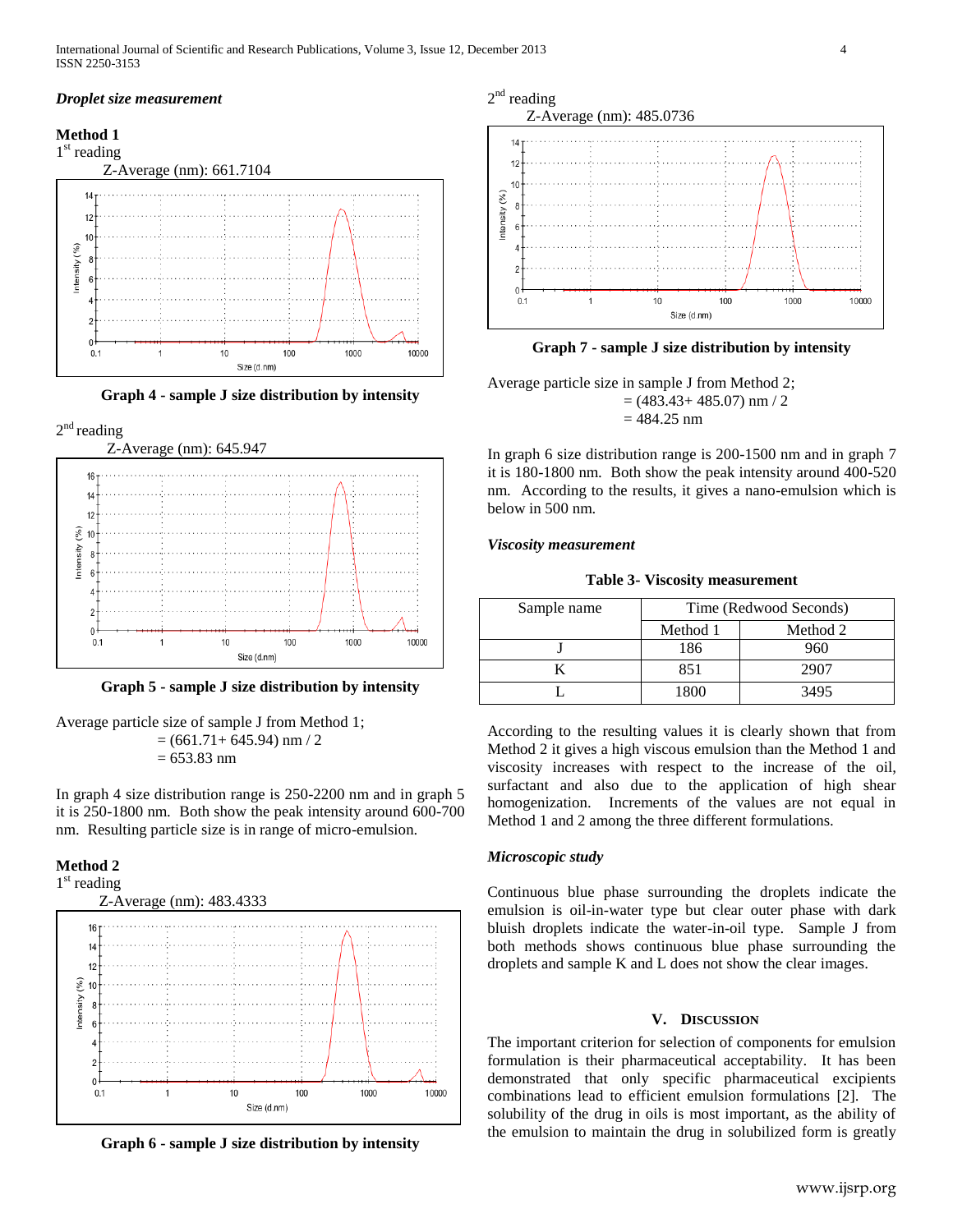influenced by the solubility of the drug in the oil phase. Thus, VCO was selected as the oil phase for the development of the formulation. In recent years, VCO has gained popularity as a nutraceutical. Promoted as a dietary supplement designed to optimize health through improved nutrition, it is said to be of benefit for patients with various ailments. Anecdotal reports and testimonials on the health benefits of VCO have sprouted in various print and web publications. This has influenced a lot of people to join the bandwagon despite scarce scientific evidence of its efficacy in humans. In 2003, Indian biochemists set out to investigate the effect of VCO on various lipid parameters in oilfed rats. VCO, at 8 g/100 g weight, had a beneficial effect in lowering lipid component compared to copra oil and ground nut oil. It reduced total cholesterol, triglycerides, phospholipids, LDL and VLDL cholesterol levels and increased HDL cholesterol in serum and tissues. The polyphenol component of the VCO prevented in vitro LDL oxidation, implicated as a risk factor for atherosclerosis and coronary heart disease [7]. VCO obtained by wet process may have more beneficial effects than coconut oil due to its higher unsaponifiable components like polyphenols and α-tocopherols. Several studies have revealed the anti-oxidant activity of polyphenolic substances, especially from red wine and olive oils in oxidation of LDL. However all of the skin care products that Tropical Traditions offers are made with organic VCO and Virgin Palm Oil.

The surfactant chosen must be able to lower the interfacial tension to a very small value to aid the dispersion process during the preparation of the emulsion provide a flexible film that can readily deform around droplets and be of the appropriate lipophilic character to provide the correct curvature at the interfacial region for the desired emulsion type (o/w, w/o or bicontinuous). It is well reported that large amounts of surfactants particularly ionic surfactants cause irritation so for drug delivery nonionic surfactants are preferred with low concentration [1]. Due to the various properties such as nonionic, non-skin irritant, availability, allow to formulating nanoemulsion and solubility of the drug in this surfactant; Tween 20<sup>®</sup> was selected to my study as the surfactant. Early stage of this study was planned to use both Tween  $20^{\circ}$  and Tween  $80^{\circ}$  as the surfactants for emulsion formulation but the unavailability of Tween  $80^{\circ}$  only Tween  $20^{\circ}$  was used for the study.

Preparation of emulsion was adopted by the acceptable method which was previously followed to study the effect of oil and drug concentrations on droplet size of palm oil esters nano-emulsion [2]. Stability evaluation and characterization methods are also acceptable methods and it also previously used in development and evaluation of emulsions from Carapa guianensis (Andiroba) Oil [8]. In Method 1, only the magnetic stirrer was used for the preparation of the formulations and in Method 2, high shear homogenization was applied to formulations after preparing the formulations by using magnetic stirrer. It was shown in previous studies that the water/Cremophor myristate system formed o/w nano-emulsions by stepwise addition of water to the surfactant/oil mixture and in this study o/w emulsion was obtained as the result by following the same procedure. As this surfactant mixture is hydrophilic it was thought that by changing the surfactant ratio towards a lipophilic mixture w/o nanoemulsions could be formed by stepwise in addition to oil to surfactant/water mixture [9].

After the stability evaluation period, final compositions of the best formulae from Method 1 and Method 2 is sample J and which is consisting with oil 32 % (w/w), surfactant 32 % (w/w) and water 36 % (w/w). Resulting best formulae from both methods is o/w emulsion. It is suitable for topical applications because of the good moisturising property. Most of the previously studied vegetable oil based emulsions were also o/w emulsions.

Droplets size is the most important characteristic of nanoemulsion. The defined size of nano-emulsion is varied in literature. However a well-accepted typical droplets size falls in the range of 20 - 500 nm. The results obtained by laser scattering spectroscopy are in the range of nano-emulsion. Droplet size of the best formulae was 653.8 nm from Method 1 and 484.25 nm from Method 2. The results indicate that the Method 1 gives the micro-emulsion and Method 2 gives the nano-emulsion. It is well proven that emulsion which is undergone secondary homogenization usually contains small droplets than those which have undergone primary homogenization [6]. Under the given conditions primary homogenization gives a micro-emulsion and applying of high shear homogenization leads to give a nano sized emulsion which is below 500 nm. The nano-range droplets are enhancing the solubility and bioavailability of lipophilic drugs and leading to a significant increase in interfacial area associated with nano-emulsion would influence the transport properties of the drug. Nano-emulsions are only kinetically stable. However, the long- term physical stability of nano-emulsions (with no apparent flocculation or coalescence) makes them unique and they are sometimes referred to as 'Approaching Thermodynamic Stability' [10]. Due to the small droplets size nano-emulsions are stable against creaming and sedimentation. However, irreversible destabilization can occur by Ostwald ripening and/or coalescence mechanisms. It has been reported that the main nano-emulsion destabilization mechanism is mainly by Ostwald ripening [11].

Monitoring the pH value is important for determining the stability of the emulsion because pH changes indicate the occurrence of chemical reactions that can compromise the quality of the final product. Emulsions produced with vegetable oils may experience a decrease in pH due to the hydrolysis of fatty acid esters into free fatty acid degradation products [12]. Resulting pH of sample J from Method 1 and 2 are 6.03 and 6.3 respectively. All the selected formulations from Method 2 showed pH increment comparing to the Method 1 respected formulations. This may be due to the increasing of solubility of the ingredients in the emulsion due to the reduction of particles size when applying high shear homogenization and it leads to decrease the acidity of the medium. Resulting pH values are suitable for topical application. High temperature might have destabilised the nano-emulsion by hydrolysis, but it did not affect the overall quality of the nano-emulsions because the pH values remained around pH 6.0, which is an acceptable, non-skin irritating pH value [12].